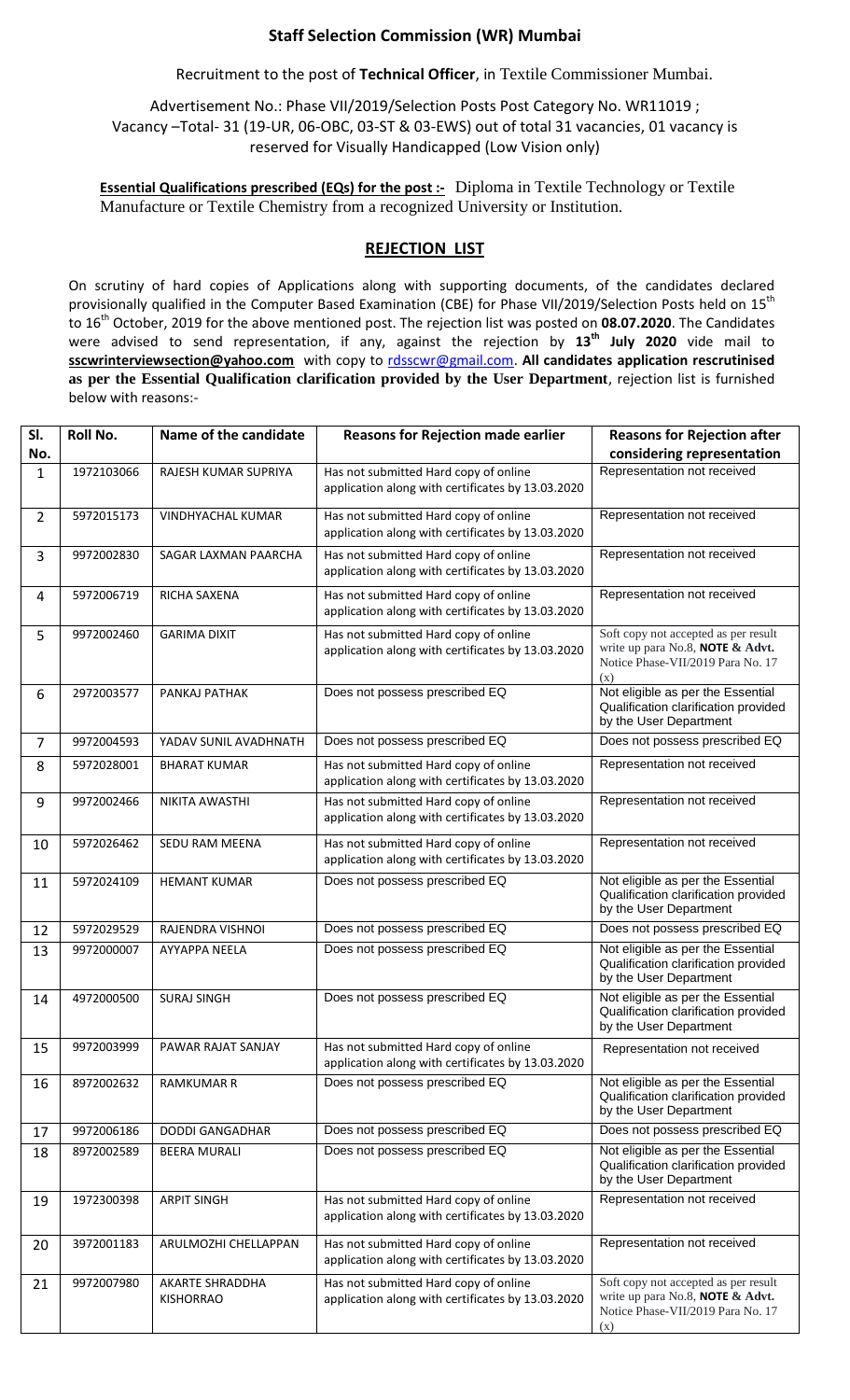## \*\* 2 \*\*

| 22 | 7972100456 | <b>RAKESH KUMAR</b>                       | Does not possess prescribed EQ                                                             | Not eligible as per the Essential<br>Qualification clarification provided<br>by the User Department |
|----|------------|-------------------------------------------|--------------------------------------------------------------------------------------------|-----------------------------------------------------------------------------------------------------|
| 23 | 5972027379 | DIKSHITA CHOWDHURY                        | Does not possess prescribed EQ                                                             | Not eligible as per the Essential<br>Qualification clarification provided<br>by the User Department |
| 24 | 5972004306 | SANJU VERMA                               | Does not possess prescribed EQ                                                             | Does not possess prescribed EQ                                                                      |
| 25 | 1972400666 | ABHINAV KUMAR MISHRA                      | Does not possess prescribed EQ                                                             | Not eligible as per the Essential<br>Qualification clarification provided<br>by the User Department |
| 26 | 8972005798 | U NAGARAJU                                | Has not submitted Hard copy of online<br>application along with certificates by 13.03.2020 | Representation not received                                                                         |
| 27 | 5972017961 | <b>KRISHNA KUMAR</b>                      | Has not submitted Hard copy of online<br>application along with certificates by 13.03.2020 | Representation not received                                                                         |
| 28 | 4972200286 | <b>TARUN DEWANGAN</b>                     | Does not possess prescribed EQ                                                             | Not eligible as per the Essential<br>Qualification clarification provided<br>by the User Department |
| 29 | 8972000825 | <b>REDDY D ANANDAN</b><br>KARTHIKEYAN     | Does not possess prescribed EQ                                                             | Not eligible as per the Essential<br>Qualification clarification provided<br>by the User Department |
| 30 | 2972002092 | ROHAN BHATTACHARJEE                       | Has not submitted Hard copy of online<br>application along with certificates by 13.03.2020 | Representation not received                                                                         |
| 31 | 9972004616 | <b>THAKUR NIDHI</b><br>PRABHUNATH         | Does not possess prescribed EQ                                                             | Does not possess prescribed EQ                                                                      |
| 32 | 2972007811 | ROHIT KUMAR DEBNATH                       | Does not possess prescribed EQ                                                             | Not eligible as per the Essential<br>Qualification clarification provided<br>by the User Department |
| 33 | 9972002050 | PARMAR MAMATABEN                          | Has not submitted Hard copy of online<br>application along with certificates by 13.03.2020 | Representation not received                                                                         |
| 34 | 9972005103 | TEJAS BHASKAR SALUNKHE                    | Has not submitted Hard copy of online<br>application along with certificates by 13.03.2020 | Representation not received                                                                         |
| 35 | 4972003866 | <b>RAJESH MEWADA</b>                      | Does not possess prescribed EQ                                                             | Does not possess prescribed EQ                                                                      |
| 36 | 9972004838 | SHROTE PAWANKUMAR<br><b>NARESH</b>        | Has not submitted Hard copy of online<br>application along with certificates by 13.03.2020 | Representation not received                                                                         |
| 37 | 9972001220 | <b>SURAJ PRASAD</b>                       | Has not submitted Hard copy of online<br>application along with certificates by 13.03.2020 | Representation not received                                                                         |
| 38 | 9972005214 | AVINASH SHIVAJI GHUGE                     | Has not submitted Hard copy of online<br>application along with certificates by 13.03.2020 | Representation not received                                                                         |
| 39 | 1972300807 | DHEERAJ KUMAR MAURYA                      | Has not submitted Hard copy of online<br>application along with certificates by 13.03.2020 | Representation not received                                                                         |
| 40 | 9972004618 | <b>BAMANIKAR OMKAR</b><br><b>SHIVAJI</b>  | Has not submitted Hard copy of online<br>application along with certificates by 13.03.2020 | Representation not received                                                                         |
| 41 | 8972006465 | <b>KURVA RAVINDER</b>                     | Has not submitted Hard copy of online<br>application along with certificates by 13.03.2020 | Representation not received                                                                         |
| 42 | 8972004462 | SRINU MEGAVATH                            | Has not submitted Hard copy of online<br>application along with certificates by 13.03.2020 | Representation not received                                                                         |
| 43 | 9972000041 | <b>MANISH KUMAR</b>                       | Has not submitted Hard copy of online<br>application along with certificates by 13.03.2020 | Representation not received                                                                         |
| 44 | 9972004904 | DHAVALE VAIBHAV<br>DATTATRAYA             | Has not submitted Hard copy of online<br>application along with certificates by 13.03.2020 | Representation not received                                                                         |
| 45 | 4972005048 | <b>DESHMUKH PRERIT</b><br><b>BHARATJI</b> | Has not submitted Hard copy of online<br>application along with certificates by 13.03.2020 | Representation not received                                                                         |
| 46 | 5972015229 | PREM CHANDRA SINGH                        | Has not submitted Hard copy of online<br>application along with certificates by 13.03.2020 | Representation not received                                                                         |
| 47 | 5972003095 | <b>SURESH KUMAR MEENA</b>                 | Does not possess prescribed EQ                                                             | Does not possess prescribed EQ                                                                      |
| 48 | 2972009889 | PRASANTA KUMAR NATH                       | Does not possess prescribed EQ                                                             | Not eligible as per the Essential<br>Qualification clarification provided<br>by the User Department |
| 49 | 9972008087 | PRIYANKA BHARAT<br><b>SURADKAR</b>        | Has not submitted Hard copy of online<br>application along with certificates by 13.03.2020 | Representation not received                                                                         |
| 50 | 7972401072 | PRASHANT SHUKLA                           | Has not submitted Hard copy of online<br>application along with certificates by 13.03.2020 | Representation not received                                                                         |
| 51 | 1972401365 | VARSHA VERMA                              | Does not possess prescribed EQ                                                             | EQ not in presecribed crucial<br>date i.e. 01.08.2019                                               |
| 52 | 8972000903 | <b>GNANAPRAKASH A</b>                     | Does not possess prescribed EQ                                                             | Not eligible as per the Essential<br>Qualification clarification provided<br>by the User Department |
| 53 | 9972002733 | <b>MADHURA VIJAY KORE</b>                 | Does not possess prescribed EQ                                                             | Does not possess prescribed EQ                                                                      |